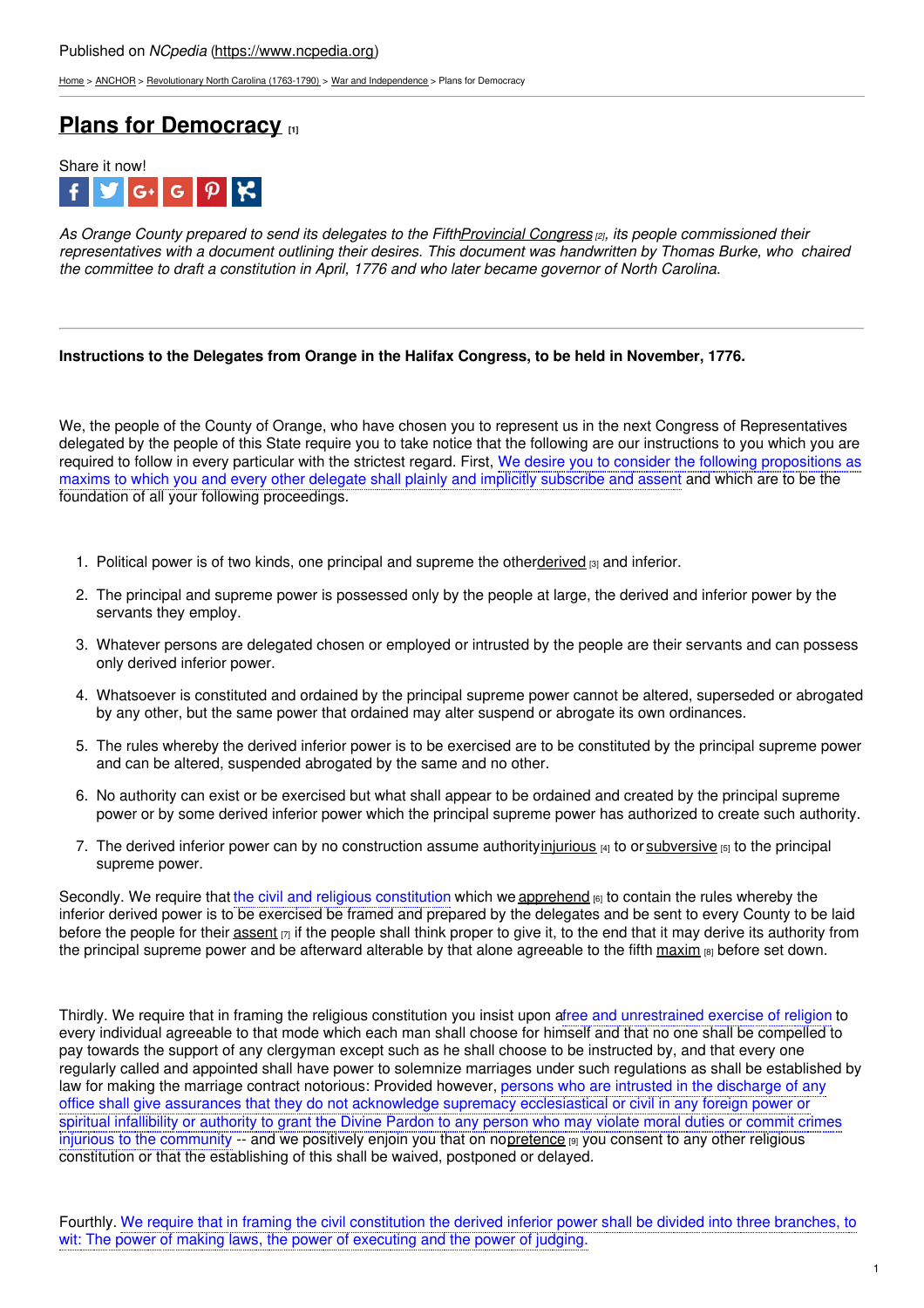Fifthly. That the power of making laws shall have authority to provide remedies for any evils which may arise in the community, subject to the limitations and restraints provided by the principal supreme power.

Sixthly. That by such limitations and restraints they shall be prevented from making any alterations in the distribution of power or of depriving any individual of his civil or natural rights unless by way of punishment for some declared offence clearly and plainly adjudged against him by the judging power.

Seventhly. That the executive power shall have authority to apply the remedies provided by the law makers in that manner only which the laws shall direct, and shall be entirely distinct from the power of making laws.

Eighthly. That the judging power shall be entirely distinct from and independent of the law making and executive powers.

Ninthly. That no person shall be capable of acting in the exercise of any more than one of these branches at the same time lest they should fail of being the proper checks on each other and by their united influence become dangerous to any individual who might oppose the ambitious designs of the persons who might be employed in such power.

Tenthly. That in constituting the law making power the same be divided intotwo Assemblies each independent of the other and both dependent on the people.

Eleventhly. That one Assembly shall consist of Representatives chosen by all thefreeholders and householders and the other Representatives chosen by the freeholders only.

Twelfthly. That all elections shall be by ballot.

Thirteenthly. That in constituting the executive power the same be made elective every yearand that no person shall be capable of serving therein more than three years or capable of being elected thereto until he has been three years out.

#### **References:**

Saunders, William L. 1776. "Instructions from inhabitants of Orange County to their delegates for the Provincial Congress of North Carolina," The Colonial Records of North Carolina. Volume X, 1775-1776: 870f-870h. Raleigh, Josephus Daniels, Printer to the State, 1886. <https://archive.org/details/colonialrecordso10nort> [10] (accessed July 11, 2018).

## **Image Credits:**

"Thomas Burke, 1781 - 1782. From the General Negative Collection, State Archives of North Carolina, Raleigh, NC.; call #: N\_75\_1\_280 Thomas Burke. Available from [https://www.flickr.com/photos/north-carolina-state-archives/8407659227/i...](https://www.flickr.com/photos/north-carolina-state-archives/8407659227/in/set-72157631785870204)  $[11]$  (accessed July 9, 2018).

### **User Tags:**

American [Revolution](https://www.ncpedia.org/category/user-tags/american) [12] [government](https://www.ncpedia.org/category/user-tags/government) [13] [history](https://www.ncpedia.org/category/user-tags/history) [14] North [Carolina](https://www.ncpedia.org/category/user-tags/north-carolina-5) [15] **North [Carolina](https://www.ncpedia.org/category/user-tags/north-carolina-6) History [16]** [Orange](https://www.ncpedia.org/category/user-tags/orange-county) County [17]